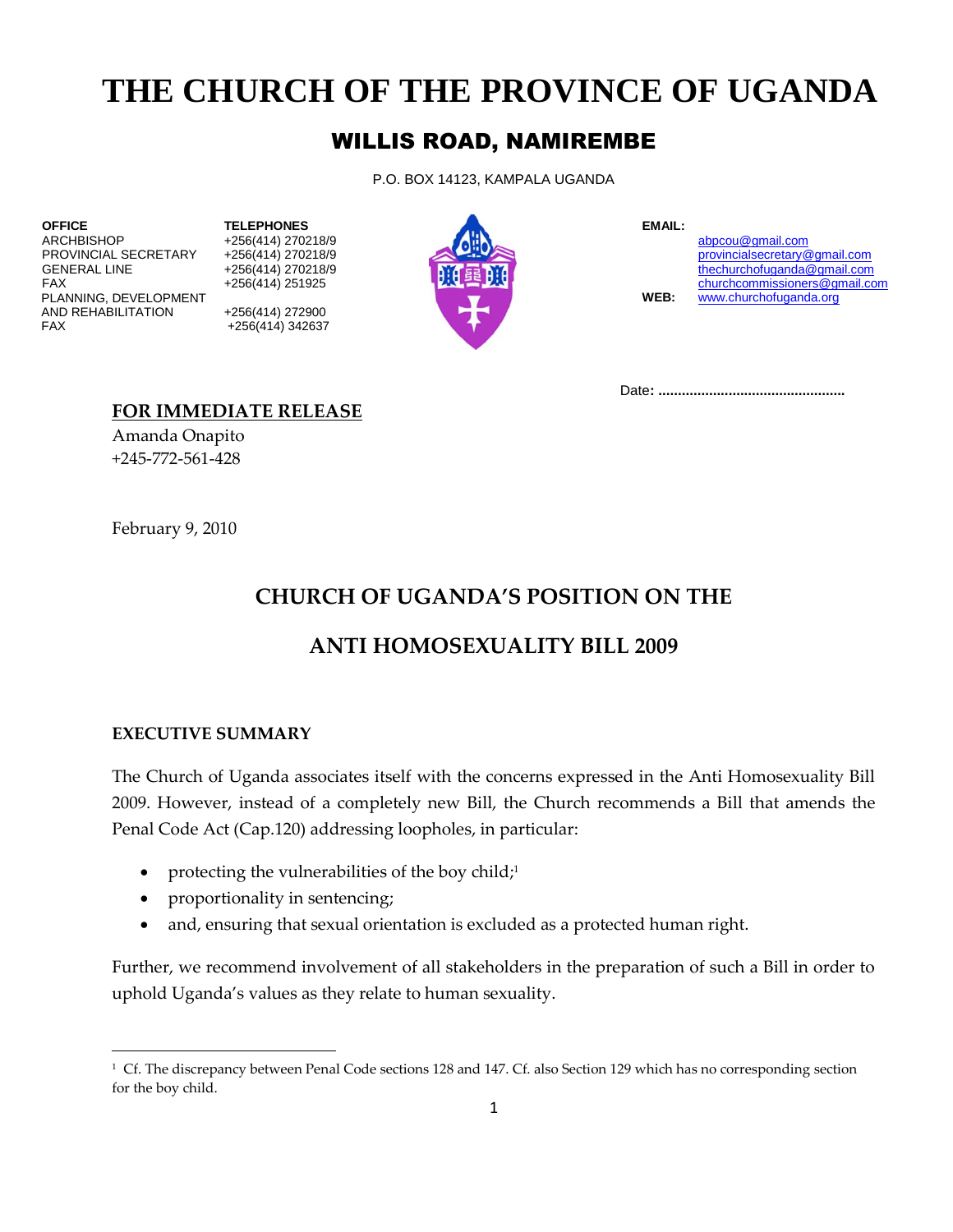#### **Church of Uganda's position on Homosexuality**

The Church of Uganda derives her mandate and authority from the canonical scriptures of the Old and New Testament, as the ultimate rule and standard of faith, given by inspiration of God and containing all things necessary from salvation. <sup>2</sup> Her mission is to "fulfil Christ's mission through holistic teaching, evangelism, discipleship and healing for healthy and godly nations<sup>3</sup>."

The Church's position on human sexuality is consistent with its basis of faith and doctrine, and has been stated very clearly over the years as reflected in various documents.<sup>iiiii</sup>

From a plain reading of Scripture, from a careful reading of Scripture, and from a critical reading of Scripture, homosexual practice has no place in God's design of creation, the continuation of the human race through procreation, or His plan of redemption. Even natural law reveals that the very act of sexual intercourse is an experience of embracing the sexual "other". The Church of Uganda, therefore, believes that "Homosexual practice is incompatible with Scripture" (Resolution 1.10, 1998 Lambeth Conference). At the same time, the Church of Uganda is committed at all levels to offer counseling, healing and prayer for people with homosexual disorientation, especially in our schools and other institutions of learning. The Church is a safe place for individuals, who are confused about their sexuality or struggling with sexual brokenness, to seek help and healing.

#### **The Objective of the Bill**

The Church of Uganda appreciates the spirit of the Bill's objective of protecting the family, especially in light of a growing propaganda to influence younger people to accept homosexuality as a legitimate way of expressing human sexuality.

We particularly appreciate the objectives of the Bill which seek to:

- a) provide for marriage in Uganda as contracted only between a man and woman;
- b) prohibit and penalize homosexual behaviour and related practices in Uganda as they constitute a threat to the traditional family;
- c) prohibit ratification of any internationla treaties, conventions, protocols, agreements and declarations which are contrary or inconsistent with teh provisions of the Act;
- d) prohibit the licensing of organizations which promote homosexuality.

#### **The need for a Bill that amends existing legislation**

 $\overline{\phantom{a}}$ 

<sup>2</sup> Article 2- Doctrine and Worship, *Church of The Province of Uganda- Provincial Constitution 1972 as amended (1994).*

<sup>&</sup>lt;sup>3</sup> Mission statement, Church of the Province of Uganda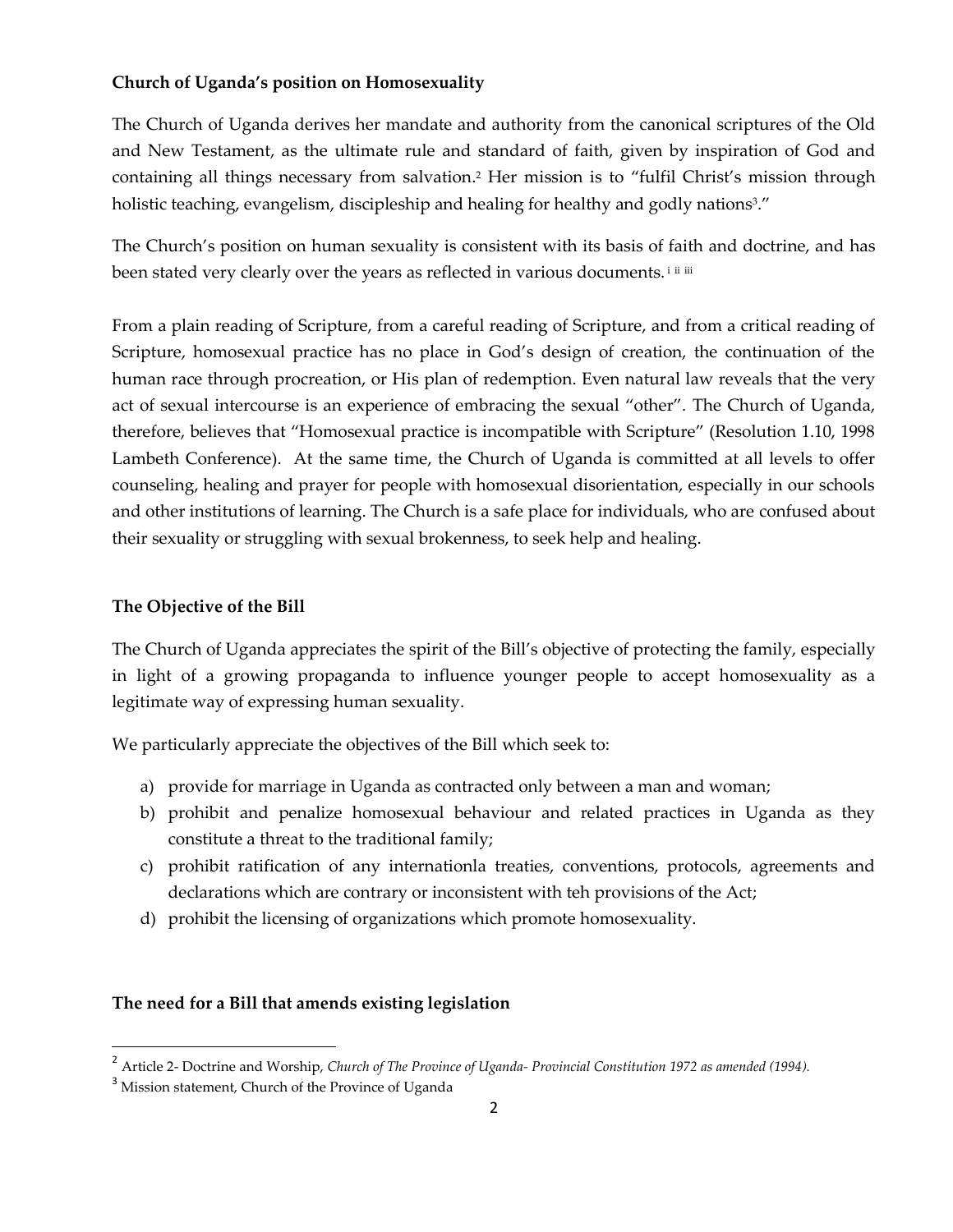We affirm the need for a Bill in light of the existing loopholes in the current legislation, specifically sections 145-148 of the Penal Code Act (Cap 120), which do not explicitly address the other issues associated with homosexual practice such as procurement, recruitment and dissemination of literature. That notwithstanding, the ideal situation would be one where necessary amendment is made to existing legislation to also enumerate other sexual offences such as lesbianism and bestiality. This would not require a fresh bill on homosexuality per se but rather an amendment to the existing provisions which would also change the title to something like **"The Penal Code Unnatural Offences Amendment Bill."**

#### **Recommendation**

As Parliament considers streamlining the existing legislation, we recommend that the following issues be taken into consideration:

- 1. Ensure that the law protects the confidentiality of medical, pastoral and counseling relationships, including those that disclose homosexual practice in accordance with the relevant professional codes of ethics.
- 2. Language that strengthens the existing Penal Code to protect the boy child, especially from homosexual exploitation; to prohibit lesbianism, bestiality, and other sexual perversions; and to prohibit procurement of material and promotion of homosexuality as normal or as an alternative lifestyle, be adopted.
- 3. Ensure that homosexual practice or the promotion of homosexual relations is not adopted as a human right.
- 4. Existing and future Educational materials and programmes on gender identity and sex education are in compliance with the values and the laws of Uganda.
- 5. The involvement of additional stakeholders in the evaluation of the gaps in the existing legislation, including, but not limited to, the Ministry of Health, the Ministry of Education, and the Ministry of Internal Affairs, its Department of Immigration and other relevant departments.
- 6. The undertaking of a comprehensive legislative and literature review of all the laws and literature related to the subject at hand in order to identify the actual gaps in the existing legislations.

#### **Conclusion**

As a Church, we affirm the necessity of appropriate amendments within the existing legislation and corresponding Penal Code sections. The Church of Uganda, being a part of the Anglican Communion, reiterates her position on human sexuality and her desire to uphold the pastoral